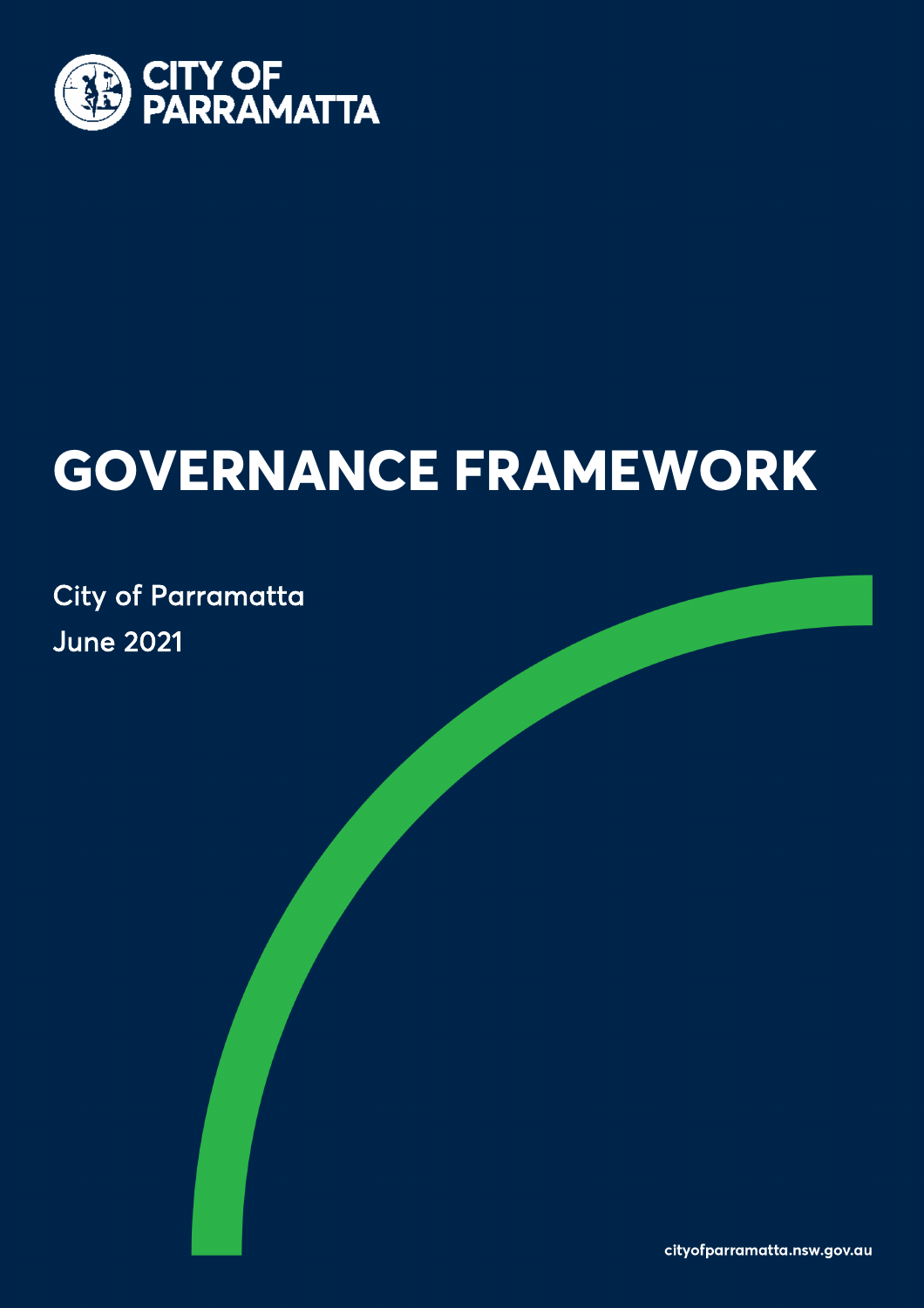*This page is left intentionally blank*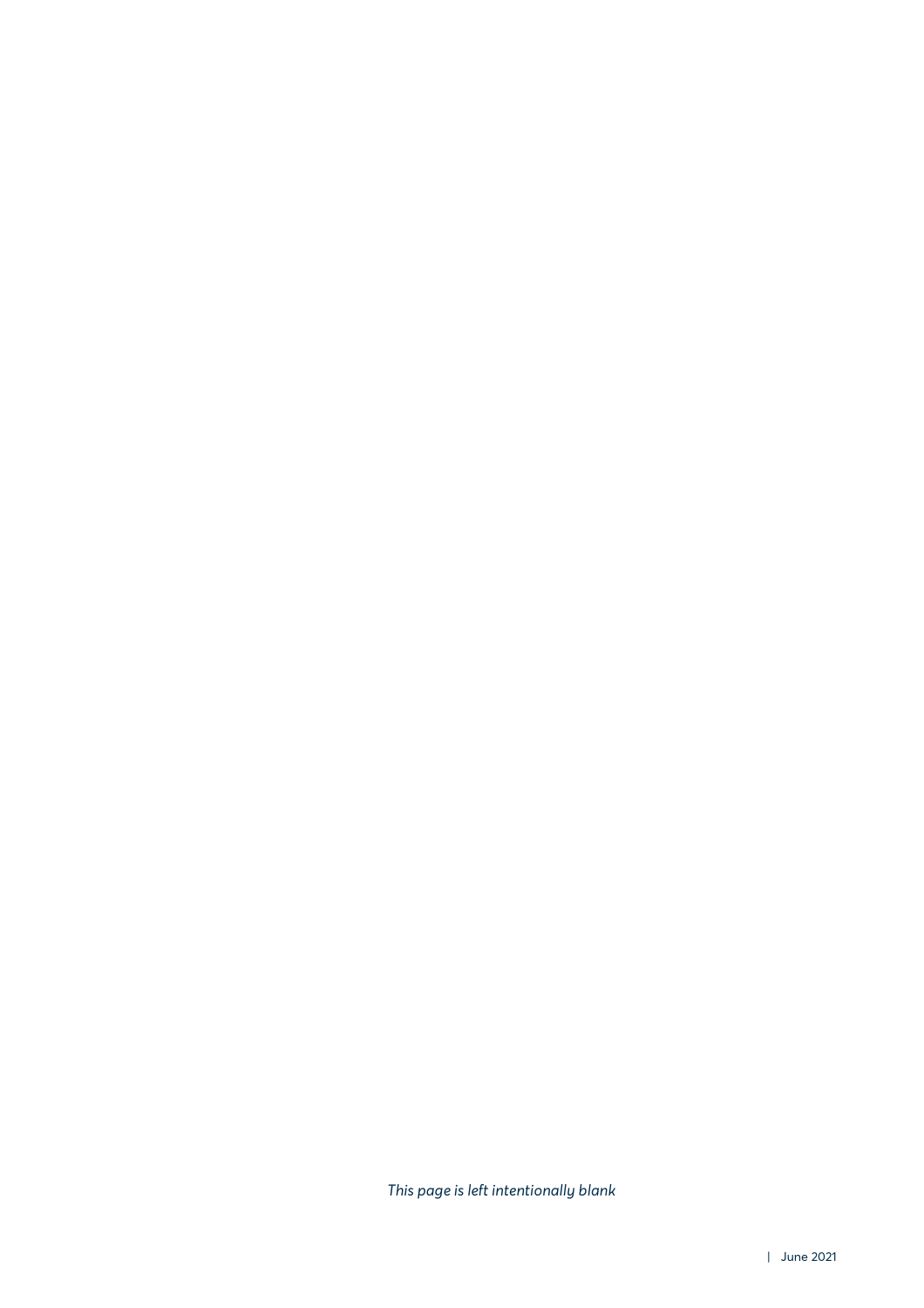# **CONTENTS**

|            | The Governance Framework.                               |    |
|------------|---------------------------------------------------------|----|
| 1.1<br>1.2 | <b>Governance Defined</b><br>Introduction               | 2  |
|            |                                                         |    |
| 2.1        | <b>Our Culture and Values</b>                           | 5  |
| 2.2        | <b>Our Governance Framework</b>                         | 5  |
|            | - Principle 1: Management and Oversight                 | 6  |
|            | - Principle 2: Structures and Key Governance Committees | 8  |
|            | - Principle 3: Ethical Frameworks                       | 9  |
|            | - Principle 4: Corporate Reporting                      | 10 |
|            | - Principle 5: Disclosures                              | 10 |
|            | - Principle 6: Remuneration                             | 11 |
|            | - Principle 7: Risk Management                          | 11 |
|            | - Principle 8: Key Stakeholder Rights                   | 11 |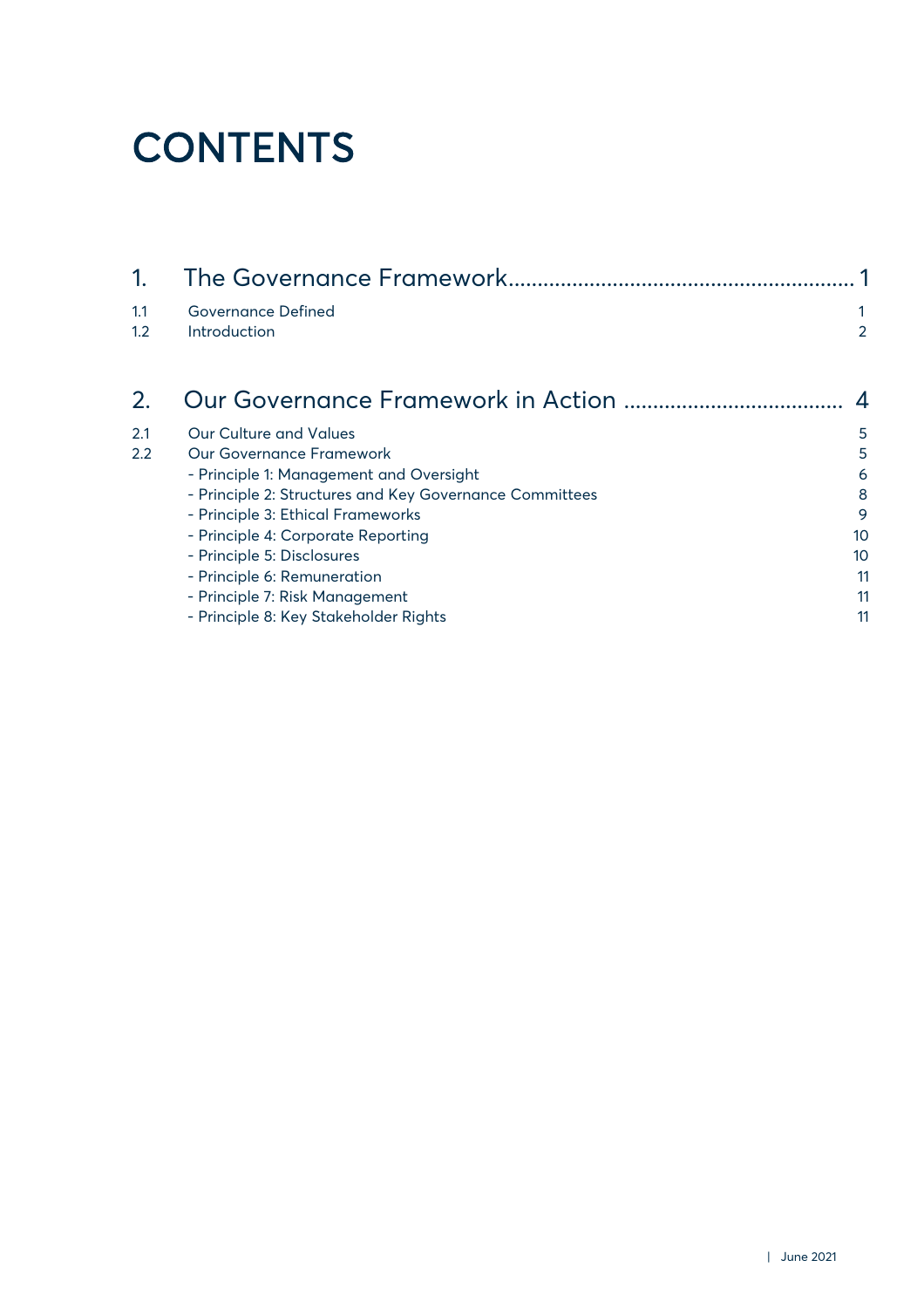# 1. The Governance Framework

# 1.1. Governance Defined

#### Purpose

This Governance Framework has been prepared to ensure our compliance with all relevant legislation including the *Local Government Act 1993 (the Act)* and the pursuit of best practice as a democratic local government.

This Framework is an overview of the Governance program that has been put in place so that Council officials can meet their Governance responsibilities. It also enables our community and stakeholders to have an understanding of the Governance Framework and demonstrates how all people associated with City of Parramatta Council (Council) can participate.

#### What is Governance?

Governance is the act of governing. It encompasses all the relevant legislation, regulations, policies, procedures, guidance, systems, rules and processes for making and implementing decisions, that define expectations, delegates and grants powers or outlines expectations of performance. Governance is how Council ensures and enhances good Governance principles throughout our organisation, in order to maintain the trust and confidence of the community.

#### What is good Governance?

Good Governance relates to processes and behaviours essential for Council to achieve its intended purpose, and conforms by complying with all relevant laws, codes and directions while meeting community expectations of probity, accountability and transparency.

It impacts on all sectors of our community and the practice of good Governance is considered critical in ensuring that:

- Council meets its ethical and legal obligations
- Council establishes and maintains confidence and trust in carrying out its functions
- Council makes decisions that are consultative and are in the best interests of all stakeholders
- Council provides transparency and accountability for all its actions
- Council reviews and improves the services provided to the community.

It is defined by the following principles:

#### Good Governance is accountable:

Accountability is vital. Council has an obligation to report, explain and be answerable for the consequences of decisions we have made on behalf of our community.

#### Good Governance is transparent:

The Community and stakeholders should be able to follow and understand our decision-making process. This means they will be able to clearly see how and why a decision was made, what information, advice and consultation Council considered, and which legislative requirements (when relevant) Council followed.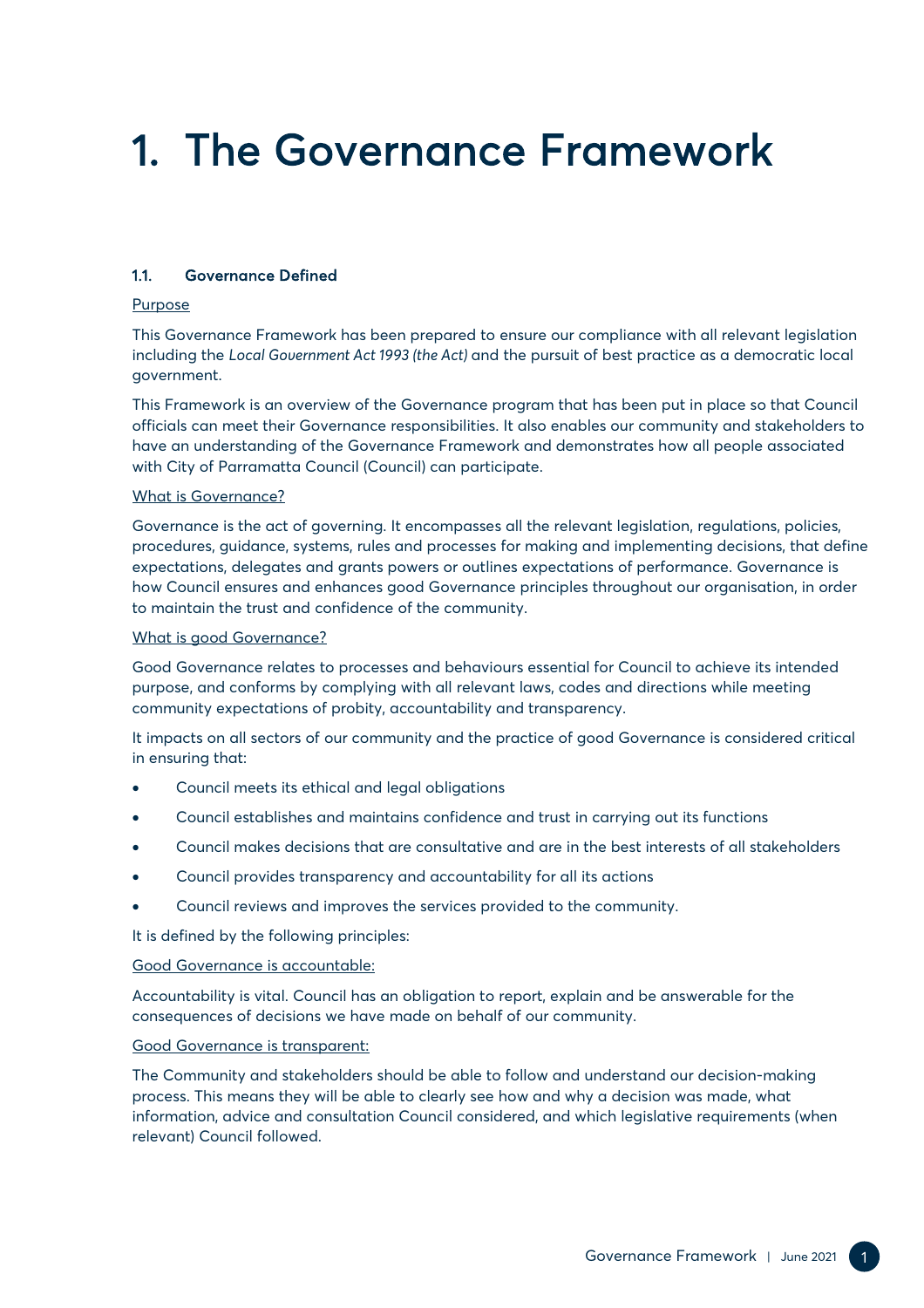### Good Governance follows the rule of law:

This means that decisions are consistent with relevant legislation or common law and are within the powers of Council.

#### Good Governance is responsive

Council should always try to serve the needs of the entire community while balancing conflicting interests in an appropriate, timely and responsive manner.

#### Good Governance is equitable and inclusive

Our community's wellbeing derives from the community's satisfaction that Council has considered their interests in the decision-making process. This means that all groups, particularly the most vulnerable, should have opportunities to participate in the process.

#### Good Governance is effective, efficient and sustainable

Council should implement decisions and follow processes that make the best use of available staff, resources and time, to ensure the best possible results for our community.

#### Good Governance is participatory

Anyone affected by or interested in a decision, should have an opportunity to participate in the process for making that decision, whether this is by being provided with information, or consultation to provide them with opportunity to give their opinion or recommendations.

Why is good Governance important to the Council?

- It underpins the confidence that the community has in Council and its services
- It affects the quality of our outputs goods, services and programs
- It is a value adding activity in that it affects the effectiveness and efficiency of goods, services, and programs
- It ensures that the Council meets its legislative responsibilities
- It is a strong reminder to the Council that it is ultimately accountable to the community it serves

Good Governance must be accompanied by a good Governance culture therefore making it necessary that the attitudes, values, beliefs and behaviours of Council's Leaders must support good Governance. This will result in the Council, the Chief Executive Officer, Employees and the Community being confident that our organisation is being run efficiently, is sustainable and is carrying out the objectives, policies and plans of Council.

# 1.2 Introduction

Local governments are experiencing increasing scrutiny of their operations and activities, creating a need for full and open disclosure of their Governance systems. We must consider the principles of key stakeholder rights, risk management, corporate reporting and disclosure to develop suitable Governance frameworks that ensure effective, transparent and sustainable administration of the Council's affairs.

# The Audit Office of NSW Governance Framework

The Audit Office of NSW provides a strong framework which Council has chosen to adopt as its framework. The framework is set across 8 key principles and 17 components that underpins Good Governance and promotes public confidence.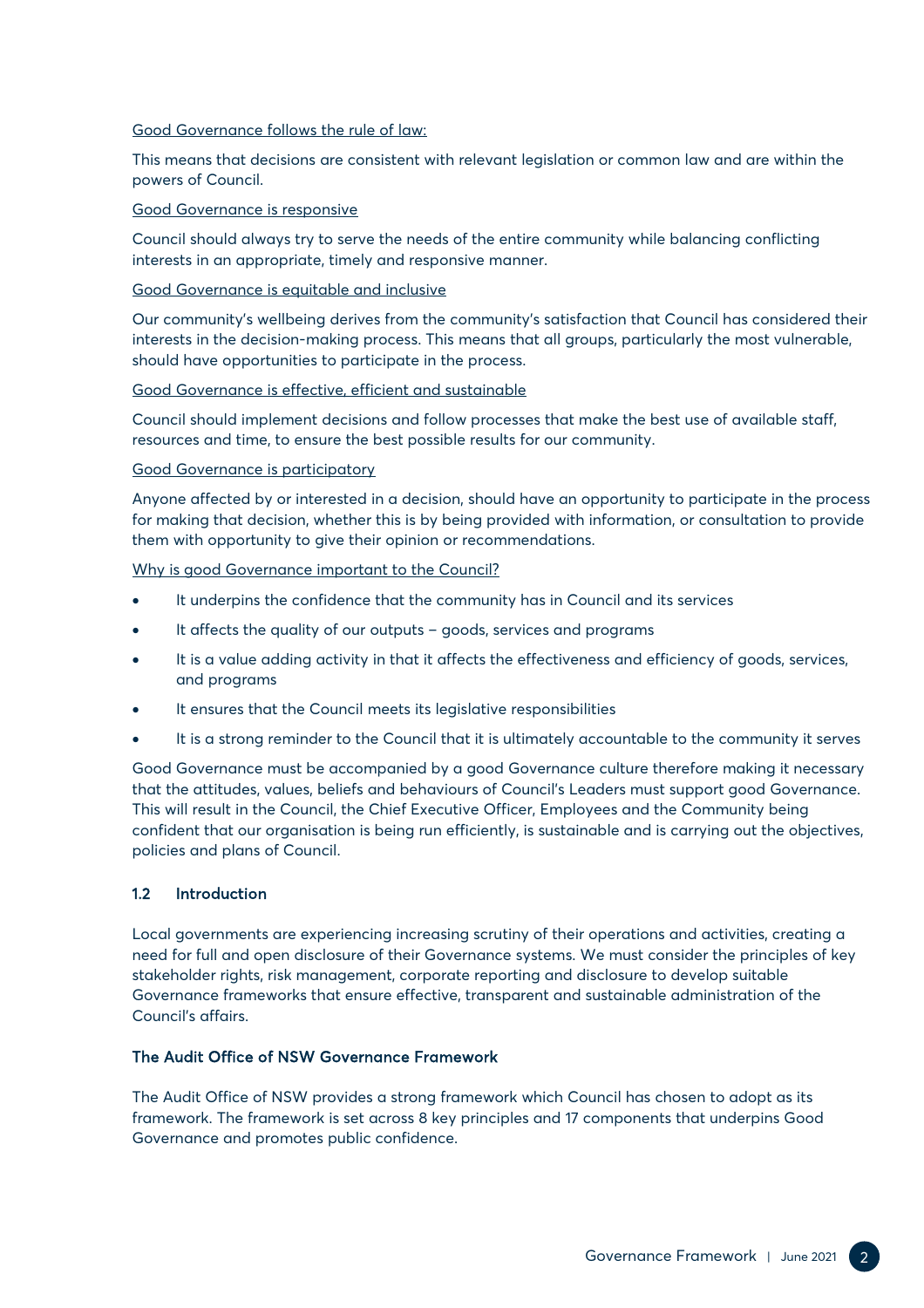

*Governance Lighthouse - Audit Office of New South Wales*

*Figure 1*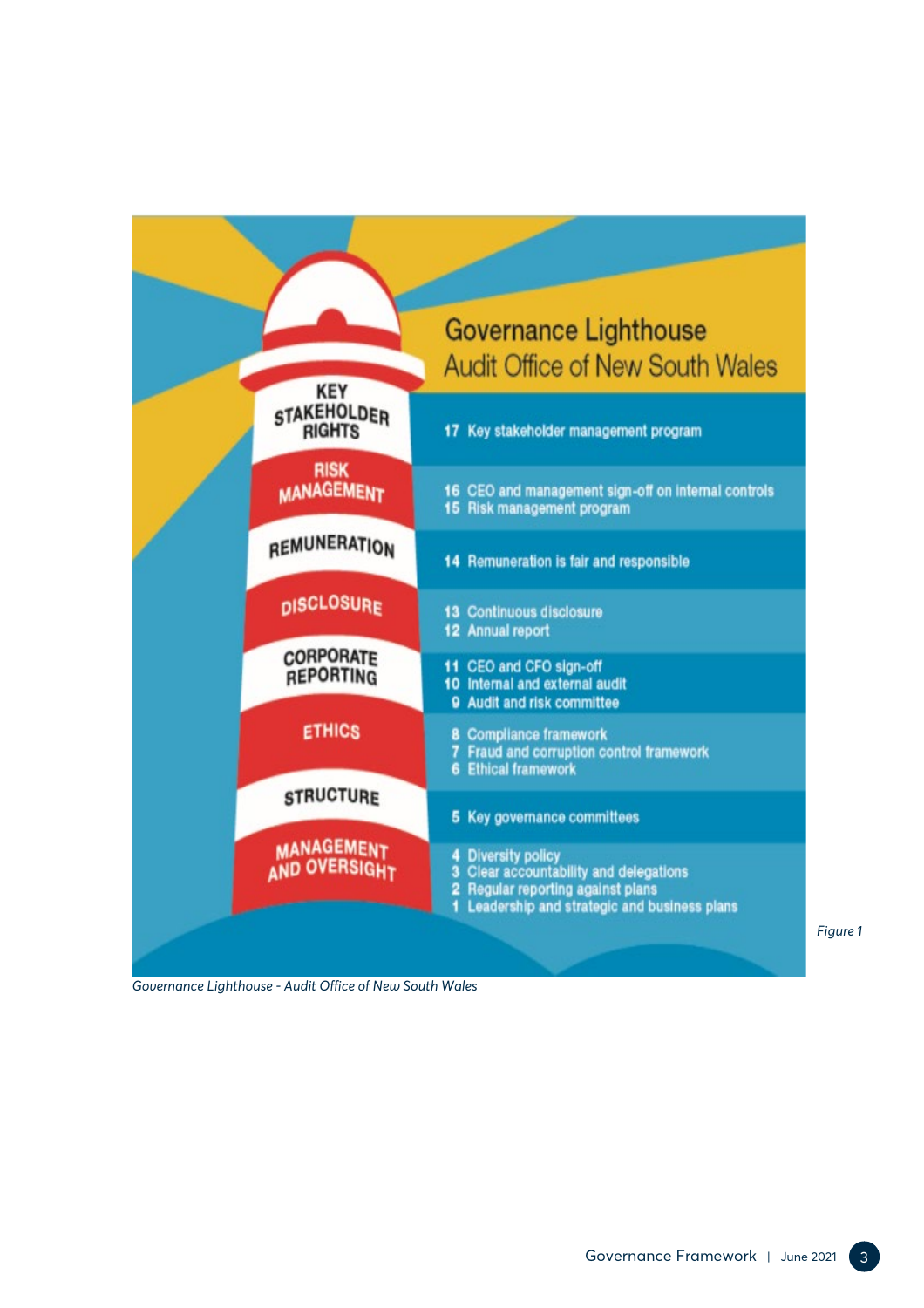# 2. Our Governance Framework in Action

Council is a dynamic organisation providing many different services to residents of the Parramatta Local Government Area. It is important to view our day to day activities through the lens of good Governance by recognising different activities, policies, procedures and frameworks provide opportunity to demonstrate strong Governance and leadership in facilitating good decision making and management.

Governance should be recognised through the implementation of processes and procedures that demonstrate transparency and accountability. Governance is accompanied by a good Governance culture whereby attitudes, values, beliefs and behaviours of leaders must set the standard and be reflected in roles and responsibilities.



Council's Governance Framework is summarised in Figure 2 below:

# 2.1. Our Culture and Corporate Values

Good Governance is reflected in the values and behaviours of Council. Our corporate values guide our behaviours. All staff are encouraged to keep these values "front of mind" in all dealings with our customers, partners and their fellow workers.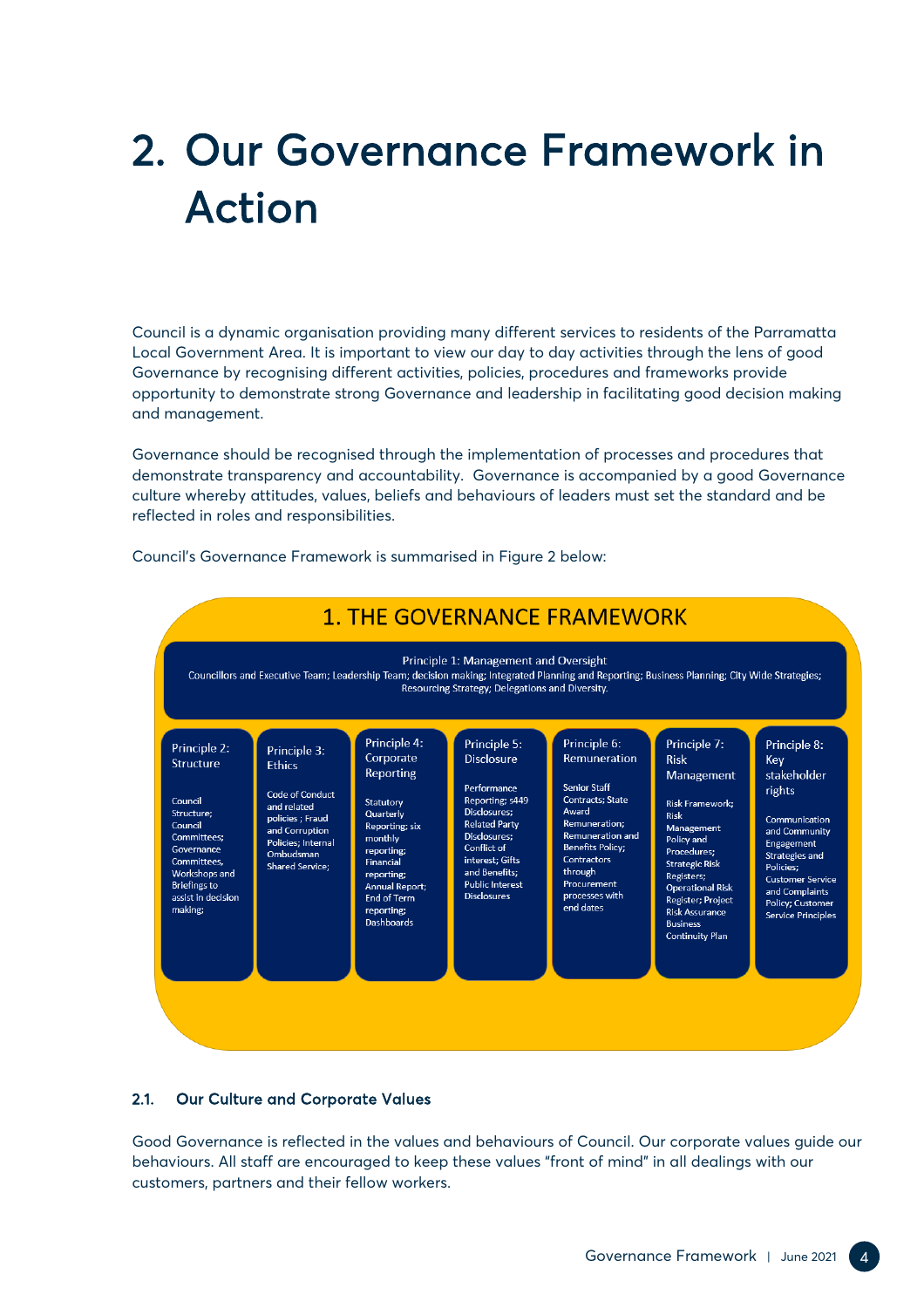| <b>Our Values</b>     | <b>Our Behaviour</b>                                                                                                                                                          |
|-----------------------|-------------------------------------------------------------------------------------------------------------------------------------------------------------------------------|
| Integrity             | We deliver on promises<br>We act ethically<br>We take responsibility for our actions and speak up respectfully                                                                |
| <b>Customer Focus</b> | We communicate openly with our customers<br>We are responsive to customer needs and create new relationships<br>as our City grows                                             |
| Teamwork              | We support the roles of leadership<br>We collaborate within and across our teams<br>We build effective partnerships with colleagues and our community<br>to achieve our goals |
| Innovation            | We build on our strengths<br>We champion creative solutions<br>We seek new and sustainable ways to deliver superior outcomes                                                  |

# 2.2. City of Parramatta Governance Framework

Council's Governance Framework aims to provide proper and democratic government, to the residents, ratepayers, commercial, business, visitors and workers who interact with our Local Government Area.

The benefits to the organisation that derive from a robust Governance framework in local government includes:

- Providing clear guidelines for the role of the Council, Councillors and the CEO (General Manager), ensuring that all responsibilities are properly allocated and performance expectations are understood
- Assisting Council and the CEO (General Manager) in delivering good Governance
- Ensuring Council's legislative compliance obligations are met
- Setting robust and clear delegations
- Influencing processes that set clear guidelines for planning at all levels
- Acting as a point of reference for disputes
- Providing a guide for inductions for newly elected members and employees.

The Framework provides guidance on processes associated with decision making by which the City is directed, controlled and held to account. For the organisation to demonstrate good Governance, there needs to be a clear understanding about responsibility and accountability.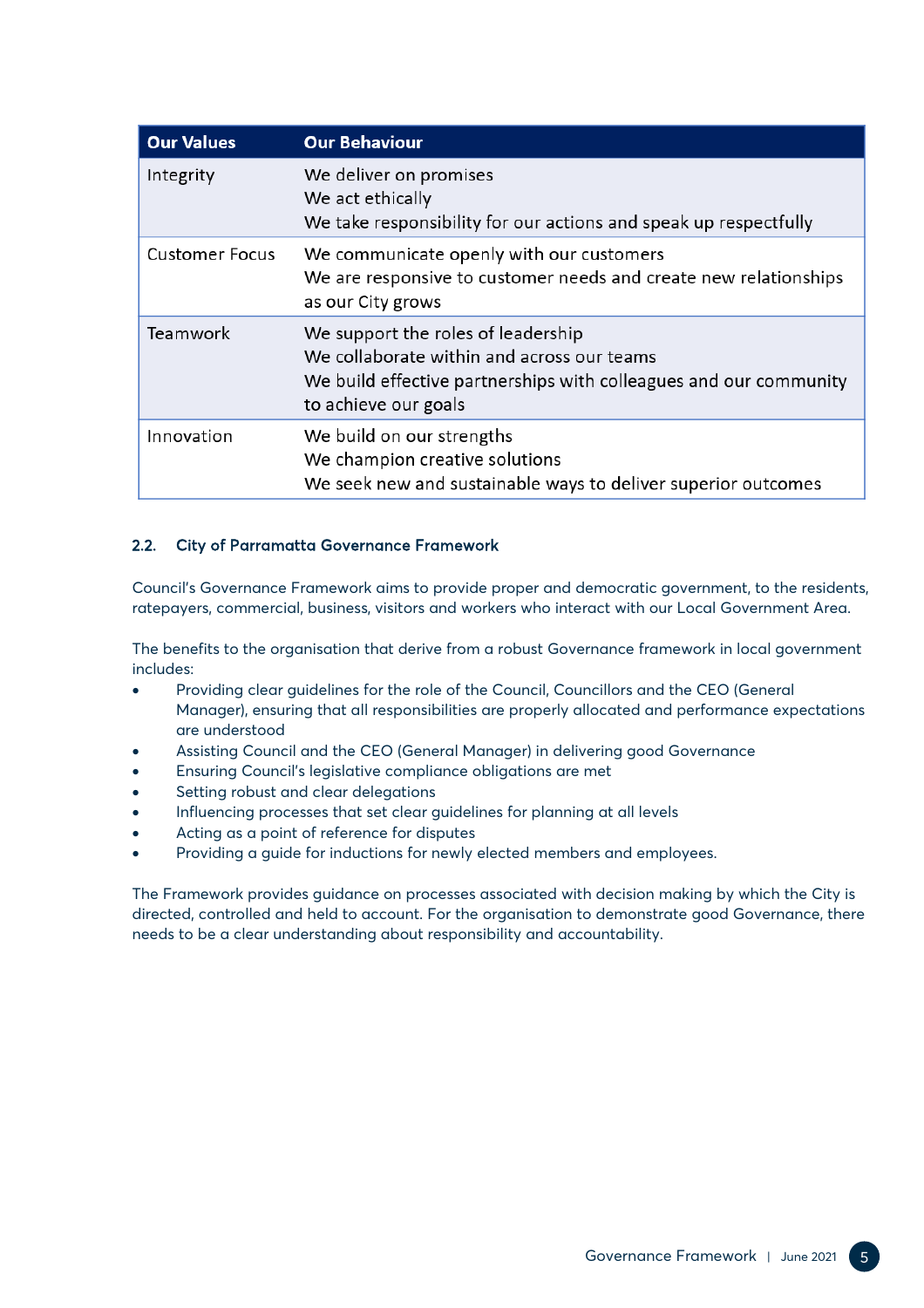# Principle 1: Management and Oversight

# Leadership

Council is governed by fifteen (15) Councillors, including the Lord Mayor that represent the various wards of the Council. Currently, Council is divided into five (5) wards being Dundas, Epping, North Rocks, Parramatta and Rosehill. The role of the Lord Mayor is prescribed in Section 226 of the NSW Local Government Act 1993 (the Act). The Lord Mayor is elected by his / her peers and serves for a period of two (2) years. The role of the Councillors is prescribed in Section 232 of the Act and Councillors hold office for a period of four (4) years.

Section 335 of the Act recognises the functions and role of the General Manager. Within the City of Parramatta Council, the General Manager is known as the Chief Executive Officer (CEO). The CEO is employed under a performance based contract over an agreed period which ranges between 1 – 5 years. Other Senior Roles within Council are also subject to performance based contracts including the Executive Director, City Engagement and Experience, Executive Director, City Assets & Operations, Executive Director, Corporate Services, Executive Director, Community Services, Executive Director, Property & Place and Executive Director, City Planning & Design. These positions make up the Executive Team.

The principles of Section 8 of the Act provide guidance "to enable councils to carry out their functions in a way that facilitates local communities that are strong, healthy and prosperous".

As provided in the Act, the Guiding Principles for Councils are as follows:

- 1. Exercise of General Functions
	- a) Councils should provide strong and effective representation, leadership, planning and decision making,
	- b) Council should carry out functions in a way that provides the best possible value for residents and ratepayers,
	- c) Councils should plan strategically, using the integrated planning and reporting framework, for the provision of effective and efficient services and regulation to meet the diverse needs of the local community,
	- d) Councils should apply the integrated planning and reporting framework in carrying out their functions so as to achieve desired outcomes and continuous improvements,
	- e) Council should work co-operatively with other councils and the State Government to achieve desired outcomes for the local community.
	- f) Councils should manage lands and other assets so that current and future local community needs can be met in an affordable way
	- g) Councils should work with others to secure appropriate services for local community needs,
	- h) Councils should act fairly, ethically and without bias in the interests of the local community.
	- i) Councils should be responsible employers and provide a consultative and supportive working environment for staff.
- 2. Decision making
	- a) Councils should engage in good decision making, with fair and reasonable decisions, in accordance with relevant legislation;
	- b) Councils should consider natural justice and procedural fairness principles;
	- c) Council decision-making should be transparent and decision-makers are to be accountable for decision and omissions;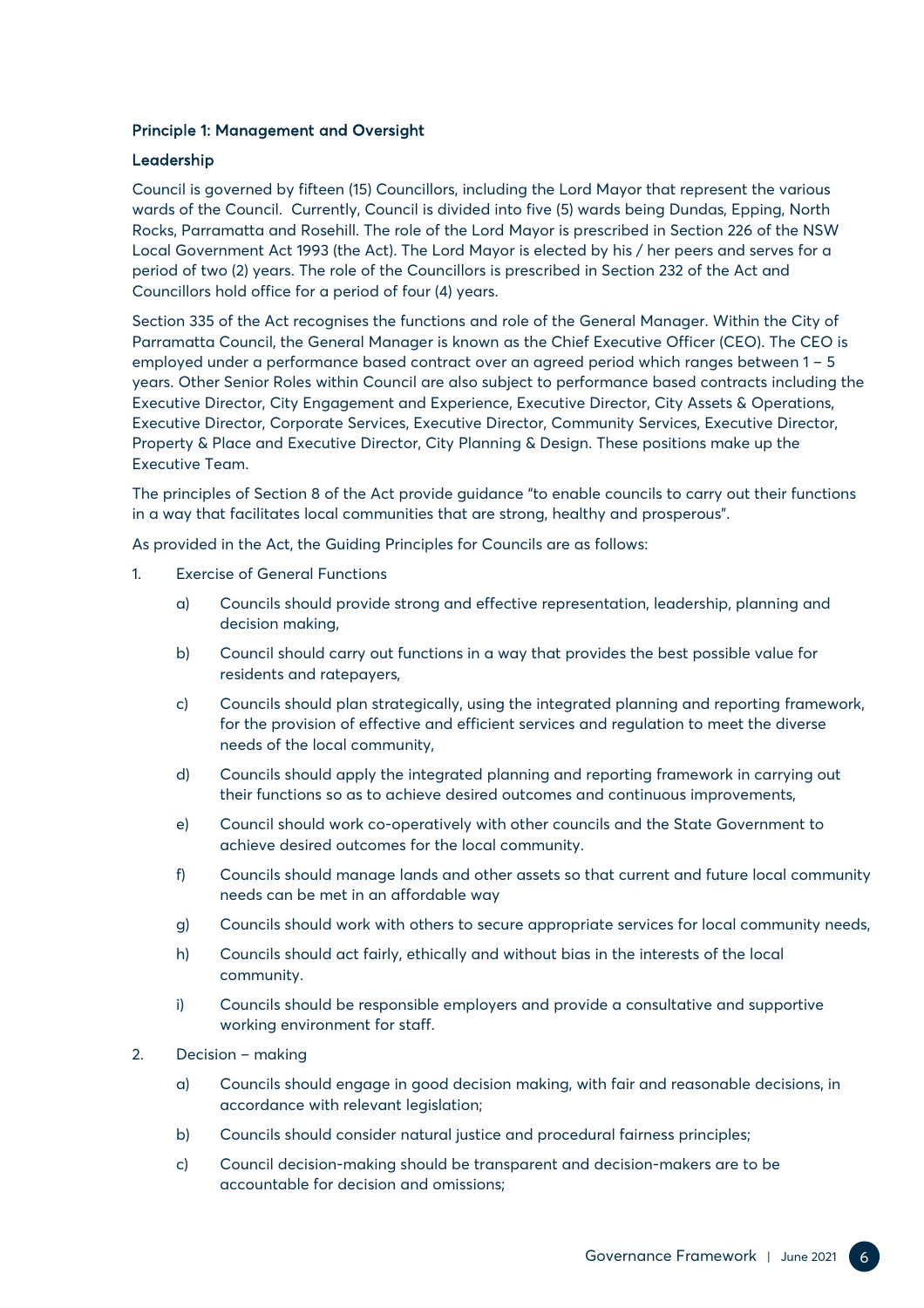- d) Councils should recognise the range of relevant stakeholders and the diverse local community needs and interests;
- e) Councils should consider social justice principles;
- f) Councils should consider the long term and cumulative effects of actions on future generations;
- g) Councils should consider the principles of ecologically sustainable development.
- 3. Community Participation

Councils should actively engage with their local communities, through a diverse range of engagement strategies and the use of the integrated planning and reporting framework which requires all NSW Councils to develop a Community Participation or Engagement Strategy.

# Strategic and business plans

Council implements the Management and Oversight Governance Principle through its various plans, policies and delegations.

The main suite of strategic planning is included within the Integrated Planning and Reporting Framework. This legislated framework is designed to bring long term financial sustainability, asset management, community engagement and organisational planning together to better inform decision making and achieve the Community's desired outcomes.

The Community Strategic Plan is the highest strategic plan, developed by Council on behalf of the Community and its stakeholders. In response to the Community Strategic Plan, Council implements a Delivery Program and Operational Plan that aligns with all programs, projects and services to meet the needs identified by the Community.

Council's Delivery Program is supported by the Resourcing Strategy. It is through the Delivery Program that we identify those activities Council is responsible for. The Resourcing Strategy includes the Long Term Financial Plan, Asset Management Strategy, Information Technology (IT) Strategy and Workforce Strategy.

Council also has a number of other Plans and Strategies used to assist in the decision making process of Council including the Community Engagement Strategy, Culture and our City, Disability Inclusion Action Plan, Economic Development Plan, Environmental Sustainability Strategy, Reconciliation Action Plan, Socially Sustainable Parramatta Framework, Transport Planning, Parramatta Bike Plan, Parramatta Ways Walking Strategy and Integrated Transport Plan. Copies of all documents are provided on Council's Website.

Council endorses the Community Strategic Plan on behalf of the community and adopts the Delivery Program and Operational Plan. The CEO, Executive Team and Leadership Team are responsible for the implementation of the programs, projects and services within these Plans and are accountable to the Council and the Community.

Business Units are responsible for addressing resourcing requirement for the Operational Plan reflected in their Business Plans and staff work plans to ensure that projects, services, activities and programs are completed within agreed timeframes and budget.

# Regular reporting against plans

Council conducts regular reporting on the performance of its plans which are public documents and available on the Council Website. Reporting includes quarterly reporting against the Budget and Operational Plan, six monthly reporting against the Delivery Program and the Annual Report which summarises both operational and statutory activities on a yearly basis. Further to this, at the end of each term of Council, the End of Term Report is tabled at the last meeting of the outgoing Council reporting on the outcomes of the Community Strategic Plan. Other than the Annual Report, all other Reporting documents are resolved by the elected Council and are publicly available. Further, the CEO and Executive Team undergo performance reviews and there is a clear division of responsibilities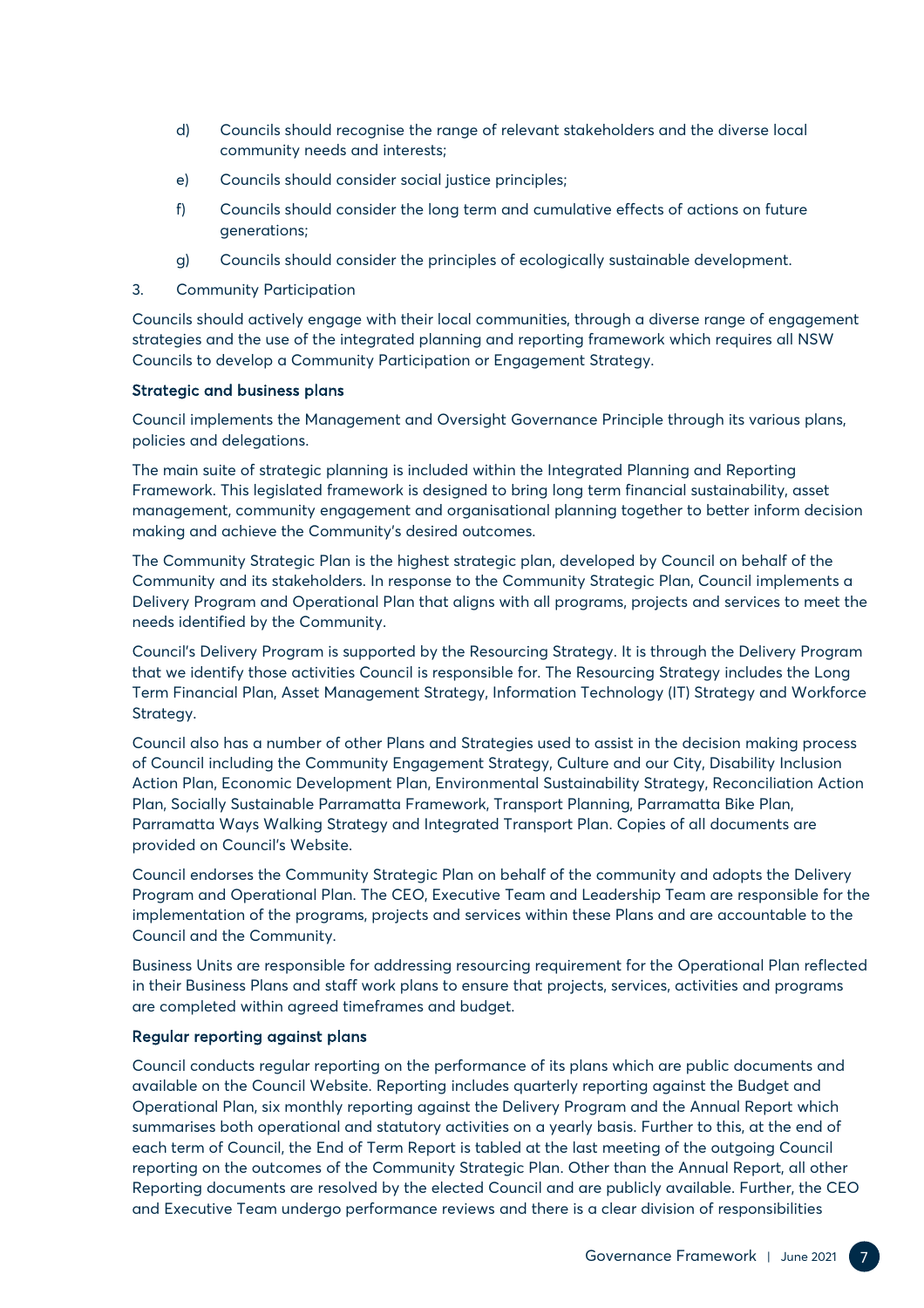between the CEO and the Elected Council.

#### Clear accountability and delegations

Council has many powers and duties which are governed by legislation. Council's Delegation Policy provides the principles by which delegations from the Council and CEO will be determined and enacted. These are exercised within the framework of legislation, policy and procedures. The policy is supported by the delegations register.

As outlined in the Delegations Policy, Council will delegate to the CEO those functions and powers it deems fit in accordance with Part 3, Section 377 of the Act. In turn the CEO then delegates to specified positions to undertake various duties and exercise powers in accordance with legislation. The Delegation of Authority is the mechanism by which Council enables officers to act on its behalf. The delegations register is reviewed within 12 months of every Local Government Election in accordance with s380 of the Act.

Council separates its regulatory and planning functions appropriately between the Corporate Services Directorate, City Assets & Operations Directorate and City Planning & Design Directorate.

#### Equal Employment Opportunity Policy

In accordance with s333 of the Act, Council must review the organisational structure within its first 12 months in office. Following the review, the organisational structure is adopted in accordance with legislative requirements, which then guides the roles and responsibilities across the organisation.

Council has a robust induction and on boarding framework that assists new starters transitioning into working with Council with a focus on standard operating policies, procedures and general knowledge areas.

Staff are provided with ongoing education and training opportunities to support their role in Council. Council also offers career development and performance management through its MyCareer performance management system.

Council has an Equal Employment Opportunity Policy and diversity is considered and reflected in all recruitment and selection processes amongst other areas of Council's business. Council employs a Diversity and Inclusion Consultant within the Human Resources Team who reports directly to the Chief People & Culture Officer.

# Principle 2: Structure and Key Governance Committees

Council implements the structure Governance principle through its various meetings and decision making forums including Council Meetings, Committee Meetings, Workshops and Briefings.

As elected members, Councillors attend Council Meetings twice monthly with a set agenda and business paper. The management of the Council meetings is dictated by a Code of Meeting Practice which is reviewed, exhibited to the community and adopted by Council. The current Code provides guidelines on the meeting processes and rules for Council.

Council is also a member of the Internal Ombudsman Shared Service (IOSS), along with Cumberland and Inner West Councils. The IOSS provides residents, community members, ratepayers, local businesses, Council officials and other Council stakeholders with an "independent ear" regarding complaints about administrative conduct, unethical behaviour by Council, corrupt conduct, misconduct or maladministration. The service also assists Council with policy development and review and training in relation to good governance and administrative conduct.

Council facilitates a number of internal committees and Councillors are members of a number of internal and external committees (outlined below). All Committees have well-defined and clear terms of reference with identified Chairs who are independent of management. All Committees have detailed meeting procedures including the taking and subsequent adoption of minutes both at the meeting.

Council's internal committees include: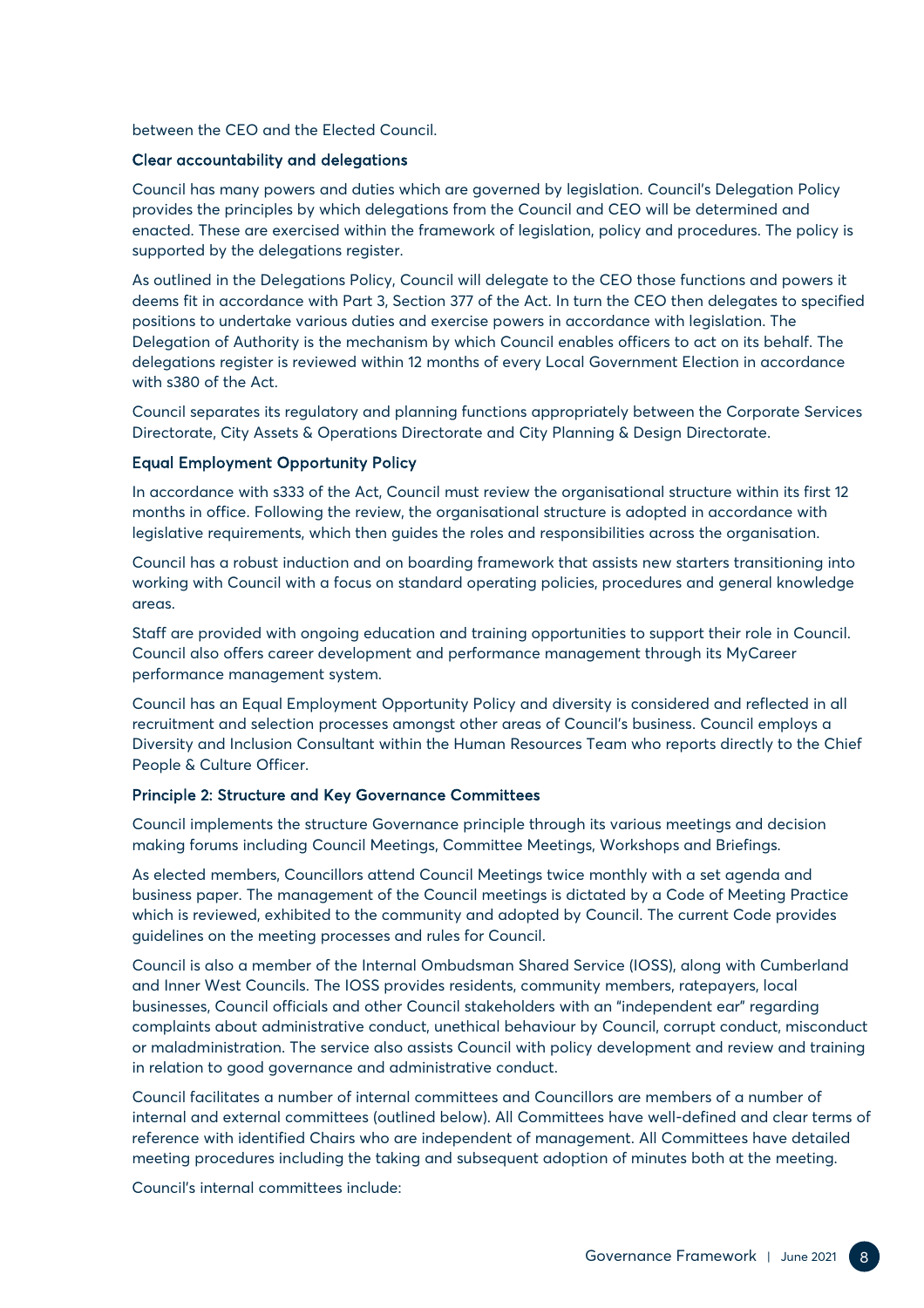- 5/7 Parramatta Square Advisory Group
- Aboriginal and Torres Strait Islander Advisory Committee
- Access Advisory Committee
- Audit Risk and Improvement Committee
- Australia Day Awards Judging Panel
- Councillor Grants Committee
- Finance Committee
- Heritage Advisory Committee
- Local Planning Panel
- Major Projects Advisory Committee
- Parramatta Cycleways Advisory Committee
- Parramatta Floodplain Risk Management Committee
- Parramatta Light Rail Community and Business Advisory Committee
- Parramatta Smart City Connect Advisory Committee
- Parramatta Traffic Committee
- Parramatta Traffic Engineering Advisory Group
- Policy Advisory Committee
- Project Review Committee
- Riverside Theatres Advisory Board
- And any other Committee as resolved by Council from time to time.

Council's external committees include:

- Greater Western Sydney Local Land Service Local Government Advisory Group
- NSW Public Libraries Association
- Parramatta River Catchment Group
- Civic Risk Mutual
- Western Sydney Academy of Sport

Council's Audit, Risk and Improvement Committee (ARIC) is established to promote good corporate governance by providing independent objective assurance and assistance to Council on compliance, risk management, fraud control, financial management, governance, implementation o strategic plan, delivery program and strategies, service reviews and any other matters prescribed by the Regulations. The ARIC is independently Chaired and acts in accordance with its Charter, including review and endorsement of Council's internal audit program. The ARIC can speak directly with the Internal Audit Provider, and can do so without management present if desired. Council employs an Internal Audit Coordinator to oversee and coordinate Council's audit functions internally as a support to both the contracted Internal Auditor and the External Auditor. The Committee has full access to the information it requires. Council's External Auditors are the Audit Office of NSW.

Council holds workshops and briefings on different topics between Council meetings. These are designed to provide Council with information on matters of significant importance and interest that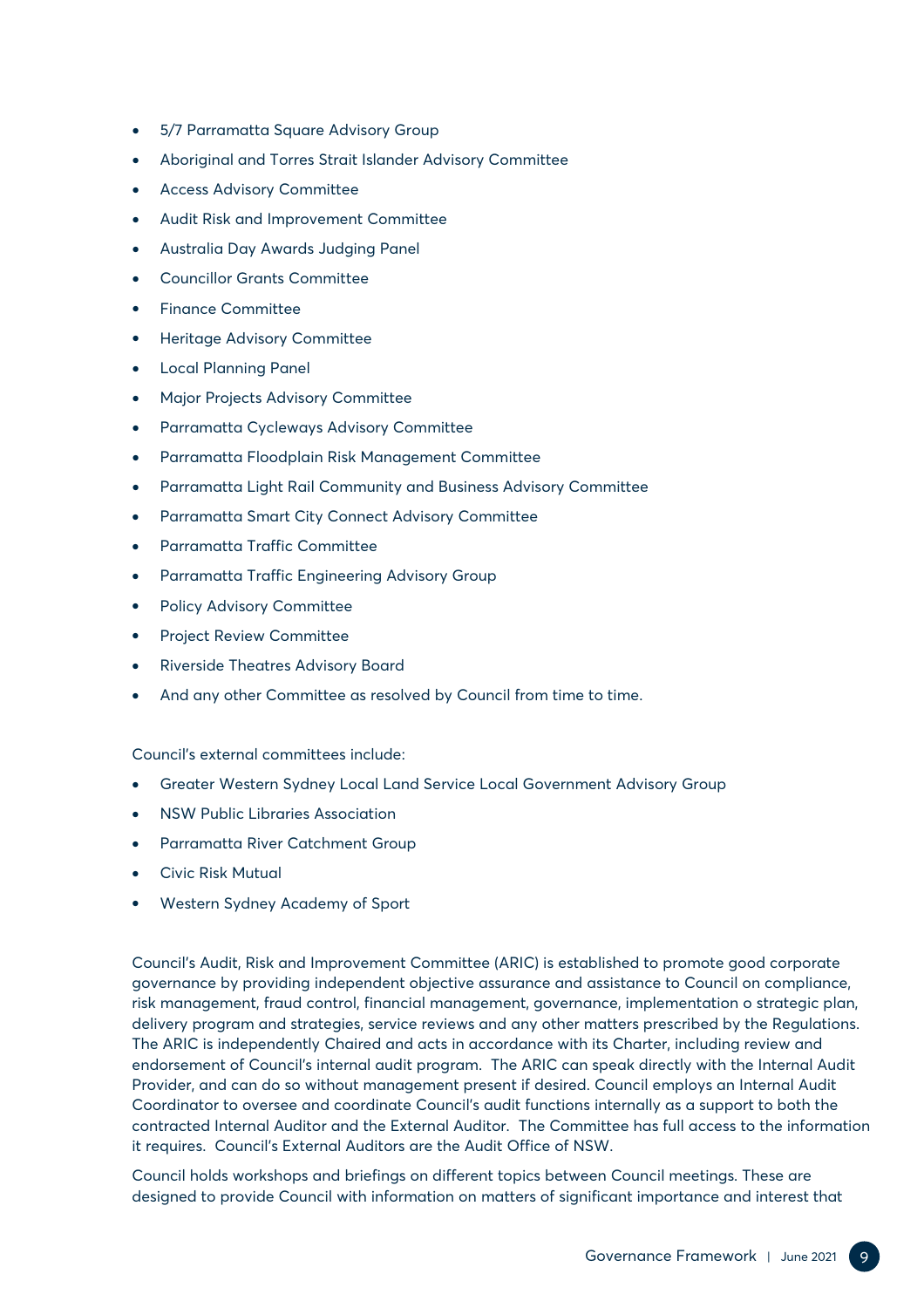assist in decision making.

The Executive Team meet with the Lord Mayor to assist in the management of strategic significant issues and representation relating to Council. The Executive Team meets as an independent group to ensure that they are achieving against organisational outcomes and advising the CEO as required. The Leadership Team (Executive Team and Business Unit Managers) hold a monthly meeting as an extended team for the purpose of shared management of operational matters. The Executive Team also hold weekly cascade meetings with their Business Unit Managers in relation to organisational and directorate issues. It is then the responsibility of the Business Unit Managers to cascade information to their extended teams.

# Principle 3: Ethical Framework

Council implements the ethics Governance principle through the Code of Conduct Framework.

All key policies are considered and resolved by the elected Council and in some instances, subject to public exhibition prior to approval.

The Code of Conduct Framework includes:

- Code of Conduct (which includes Conflict of Interests) and the Procedures for the Administration of the Model Code of Conduct;
- Gifts and Benefits Declarations;
- Fraud and Corruption Policy;
- Complaints Handling Policy;
- Interaction Between Councillors and Staff;
- Statement of Business Ethics.

Other key policies include the Access to Information Policy, Privacy Management Plan and Councillor Expenses and Facilities Policy.

Any alleged breaches of these Policies are managed in accordance with the adopted Code of Conduct and the Procedures for the Administration of the Model Code of Conduct and the relevant Award Provisions.

Council's Internal Audit program has a critical role in ensuring compliance with relevant legislation and regulations.

Council's Complaints Policy refers to Tier 2 complaints as a reference point for a referral to the IOSS. Tier 2 reports deal directly with the internal review of complaints and/or complaint handling which may require further investigation of issues raised. The Internal Ombudsman undertakes the delegated functions of the Code of Conduct Complaints Coordinator and the Public Interest Disclosures Complaints Coordinator.

Council's Corporate Services Directorate Governance(Risk Management, Internal Audit, Investigations and Probity, Policy and Delegations) provide an overarching range of services that help Council to maintain its compliance obligations.

#### Principle 4: Corporate Reporting

Council adapts the Corporate Reporting principle through a number of channels including Quarterly Corporate Reports and Financial Reporting which are tabled at the February, May, August and November Meetings each year in line with the statutory requirement set down by the Office of Local Government (OLG). These provide information on the progress of Council against the Operational Plan and Delivery Program. The CEO and CFO sign off on the financial reports including the end of year statements. All reports are presented and adopted by Council and are provided to the Community via Councils Website.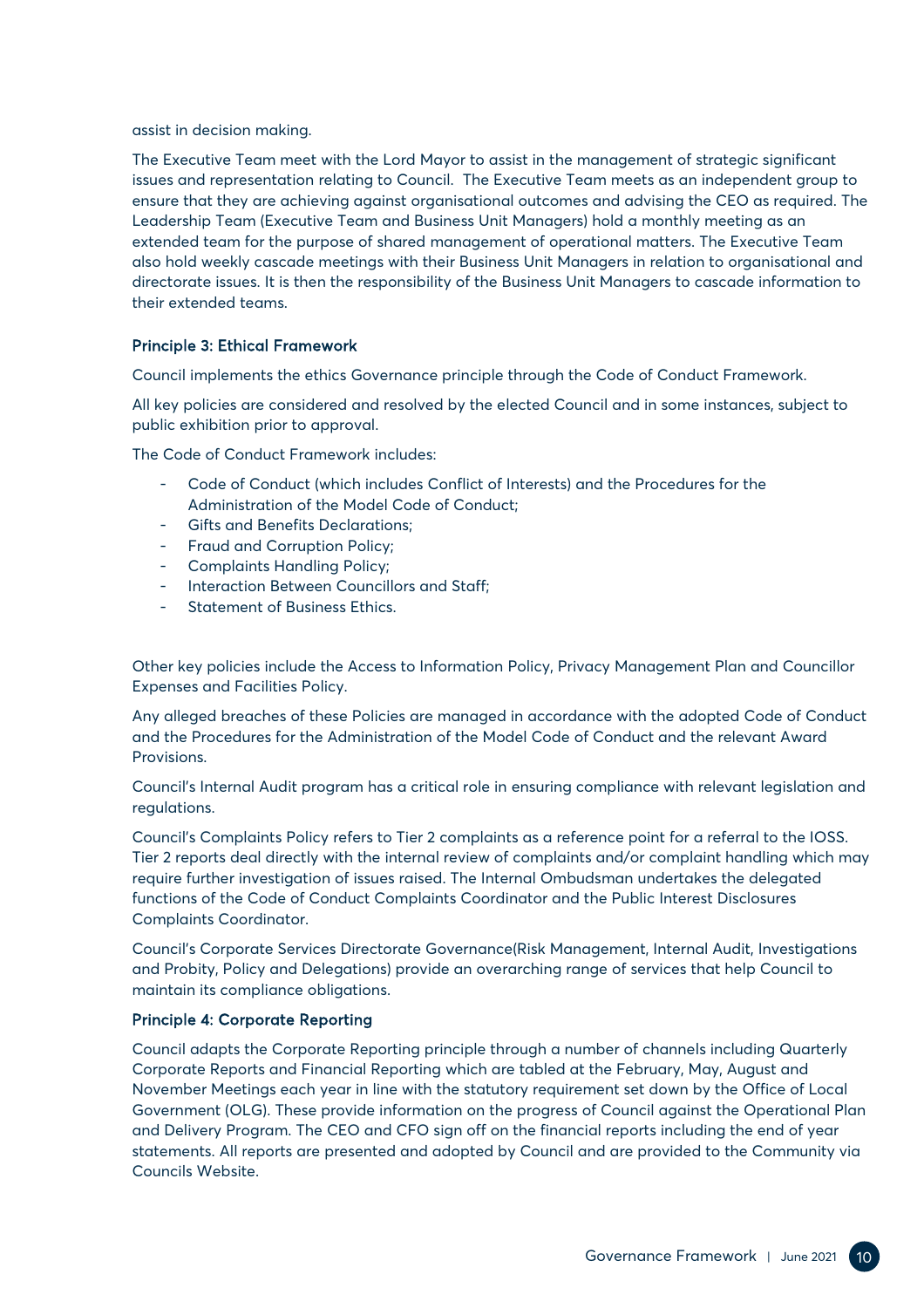Other Statutory Reporting includes the Annual Report which is provided to the OLG and the Information Commissioner each November and the End of Term Report, which is tabled at the last meeting of the outgoing Council reporting on the outcomes of the Community Strategic Plan.

### Principle 5: Disclosure

Council implements the Disclosure principle through its annual reporting as outlined in its Integrated Planning & Reporting Framework which is publicly available. Council is committed to disclosing performance information openly through its reporting structures to the elected members at Council meetings. These include quarterly and six monthly reports aligned with the Delivery Program and Operational Plan and Quarterly Financial reviews.

Elected members and staff members must comply with the requirements for disclosure of interests as prescribed within the Act and the Code of Conduct. The responsibility rests on the individual to declare disclosures of interest including annual written returns, gifts and benefits, related party disclosures and conflicts of interest. Other registers kept and reported on include contracts register, secondary employment, investigations and privacy.

Council's Public Interest Disclosure Policy establishes an internal reporting system to encourage and facilitate the reporting of disclosures of corrupt conduct, maladministration, serious and substantial waste of public money, government information contravention or local government pecuniary interest contravention by Councillors and Staff. The policy lists the Public Interest Disclosure Officers, encourages staff to report wrongdoing and encourages Council to create an atmosphere where staff will be confident and comfortable to report any wrongdoing.

#### Principle 6: Remuneration

Councillors, as elected representatives, are remunerated for carrying out their official function. The remuneration of the Lord Mayor and Councillors is determined by the Local Government Remuneration Tribunal, reviewed on an annual basis.

Council implements the remuneration principle through senior staff contracts; the Local Government State Award; and the Council Consultative Committee. The CEO and Senior Officer's contracts are a standard contract in accordance with the OLG requirements as outlined in the Act and the processes associated with reviews, including reviews of remuneration operate in accordance with those provisions.

The CEO and Senior Staff are subject to performance based contracts - Staff are paid in accordance with the Local Government Award and Provisions and the City of Parramatta Salary Structure which aims to ensure that staff are appropriately remunerated and aware of the terms and conditions of their employment. Provisions for Contractors and Consultants are acquired through the procurement processes with end dates to contracts.

#### Principle 7: Risk Management

Council implements the risk management principle through Council's Risk Management Policy and Procedures. Council has a dedicated Risk and Audit Services Unit in the GovernanceCorporate Services Directorate. Council has an adopted Risk Management Strategy. Council's Strategic Risks cascade into the Operational Risk Register. Council aligns its internal audit plan to the risk framework and updates the Risk, Audit and Improvement Committee on any significant risks. Council's Risk Register is a 'living' record.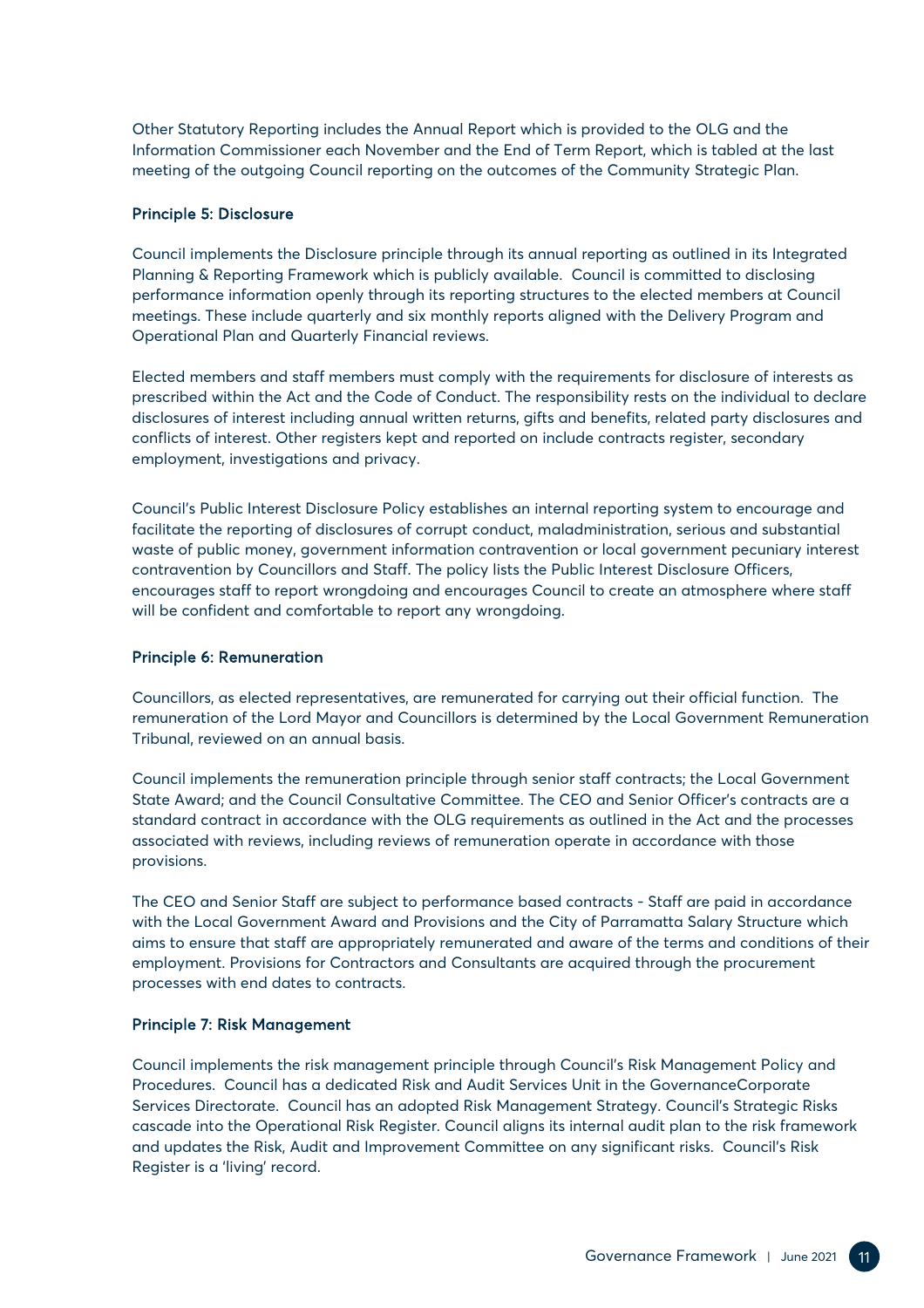The Business Continuity Plan provides staff a plan to restore business operations in the event of an unscheduled business disruption to functions performed at Council. The plan provides strong guidance across key phases of a disaster including Emergency response, Crisis Management, Business Recovery and Business Resumption.

A document signed off by the CEO and CFO is incorporated into the relevant financial statements. Both Council Policies and Operational Policies are reviewed and endorsed by the Executive team prior to implementation.

# Principle 8: Key Stakeholder Rights

Council implements the Key Stakeholder Rights principle through the Communications and Community Engagement Strategies, Policy and Staff Toolkit to guide consultation, research and engagement across the organisation which includes workshops, physical pop-ups, digital and social media platforms, online panels and surveys.

Council has developed a set of nine (9) principles that guide and shape our approach to all our community and stakeholder engagement activities. These are outlined in Council's Engagement Strategy include:

- Building relationships
- Right to be involved
- Clarity of purpose
- Accessible and inclusive
- **Timely**
- **Tailored**
- **Coordinated**
- **Transparent**
- Learning from practice

Community members have access to the contact details of their elected representatives and all information is provided on Council website and included in promotional materials distributed across the Local Government Area Community and Businesses. The community has the opportunity to attend Council meetings either in person or via the live steaming telecast of Council meetings.

Council has a Customer Service Policy and Complaints Handling Policy which provide guidance to members of the public and the management of interactions with Council. Council's commitment to our customers are captured in the Customer Service Policy and include:

- Provide the best possible services to our community by delivering on our promise and making it easy to do business with Council
- To deliver on the reasonable service expectations of our customers
- To guide customers and the organisation in dealing with Customer Requests to ensure the highest possible level of service and commitment is achieved.

Council's Service Principles include:

- Taking the time and use our initiative to understand and meet the customer's needs'
- Treat the customer with respect and courtesy
- Improve convenience and access by providing a range of service options
- Keep wait times to a minimum
- Give clear and accurate information
- Give consistent advice
- Provide service with a smile
- Listen to the customer's feedback
- Respond to complaints promptly